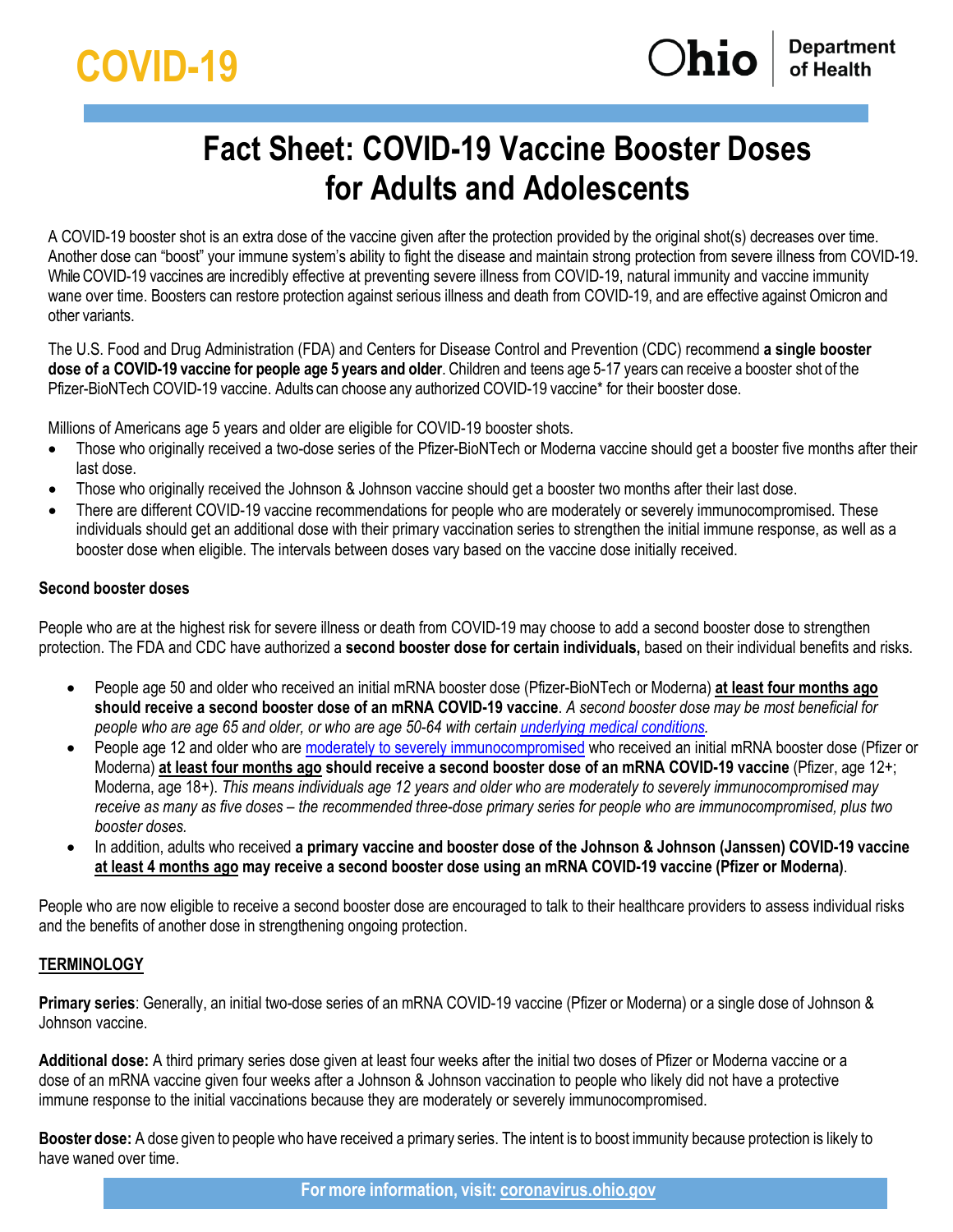### **BOOSTER DOSE ELIGIBILITY AND TIMING**

**If you received the Johnson & Johnson vaccine:** You should receive a booster dose **two months** after receiving the initial dose. An mRNA vaccine is recommended, but the Johnson & Johnson vaccine can be given as the first booster if you cannot receive an mRNA vaccine due to allergies to the vaccines or their ingredients. If you received a primary vaccine and booster dose of the Johnson & Johnson (Janssen) COVID-19 vaccine, you may choose to receive **a second booster dose using an mRNA COVID-19 vaccine (Pfizer or Moderna)** four months after the Johnson & Johnson booster dose.

**If you received the Pfizer-BioNTech (5 or older) or the Moderna vaccine (18 or older)**: You should receive a booster dose **five months** after receiving the second dose.

- If you are age 50 or older, you **should receive** a second booster dose of an mRNA COVID-19 vaccine four months after receiving the first booster dose.
- A second booster dose may be most beneficial for people who are age 65 and older, or who are age 50-64 with certain [underlying](https://www.cdc.gov/coronavirus/2019-ncov/hcp/clinical-care/underlyingconditions.html)  [medical conditions.](https://www.cdc.gov/coronavirus/2019-ncov/hcp/clinical-care/underlyingconditions.html)

If you are a moderately to severely **immunocompromised patient age 5 years or older and received an additional (third) dose of Pfizer vaccine:** You should receive a booster (fourth) dose **five months** after receiving the third dose. If you are age 12 or older, you should receive a second booster (fifth) dose four months after receiving the first booster dose.

If you are a moderately to severely **immunocompromised patient age 18 or older and received an additional (third) dose of Moderna vaccine**: You should receive a booster (fourth) dose **three months** after receiving the additional (third) dose. You may choose to receive a second booster (fifth) dose four months after receiving the first booster dose.

If you are a moderately to severely **immunocompromised patient age 18 or older and received the Johnson & Johnson vaccine and an additional dose of an mRNA vaccine**: You are eligible for a booster (fourth) dose **two months** after the last dose.

#### **MIX-AND-MATCH BOOSTERS**

If you are 18 or older, you may choose which vaccine you receive as a booster dose. Some people may prefer the vaccine type that they originally received, and others may prefer to get a different vaccine type. **This mix-and-match approach only applies to additional/booster doses.** If you are age 5-17 years, you must receive the Pfizer vaccine for your booster dose.

*\* The [COVID-19 mRNA vaccines](https://www.cdc.gov/media/releases/2021/s1216-covid-19-vaccines.html) developed by Pfizer and Moderna should be given in most cases. The FDA has limited the emergency use authorization for the Johnson & Johnson vaccine to individuals 18 and older who are unable to receive an mRNA vaccine due to a severe reaction to a past mRNA dose or allergies to vaccine ingredient or who would otherwise not receive a COVID-19 vaccination.*

## **PRODUCT INFORMATION**

- [Pfizer-BioNTech COVID-19 Fact Sheet for Recipients and Caregivers \(ages 5-11 years\)](https://www.fda.gov/media/153716/download)
- Pfizer-BioNTech COVID-19 Vaccine Fact Sheet for Recipients and Caregivers [\(ages 12 years and older\)](https://www.fda.gov/media/153716/download)
- Moderna COVID-19 Vaccine Fact Sheet for Recipients and [Caregivers](https://www.fda.gov/media/144638/download)
- Johnson & [Johnson/Janssen](https://www.fda.gov/media/146305/download) COVID-19 Vaccine Fact Sheet for Recipients and Caregivers

## **WHEN AND WHERE TO GET A BOOSTER SHOT**

**Vaccines are widely available at many locations** across the state, including local health departments, pediatricians, family physicians, community health centers, adult and children's hospitals, and pharmacies. Ohioans are encouraged to call their provider for more information or visit **[gettheshot.coronavirus.ohio.gov](https://gettheshot.coronavirus.ohio.gov/)** or call 1-833-4-ASK-ODH (1-833-427-5634) to locate a provider or make an appointment.

**There is no out-of-pocket cost for a COVID-19 vaccine.** Your provider may ask for your insurance, Medicare, or Medicaid information because providers can charge an administration fee to insurance. You will not have to pay a fee directly.

**Parental consent required:** Children younger than age 18 who are not emancipated must have parental or legal guardian consent for any vaccine. A parent or legal guardian generally should accompany the minor to receive the vaccine, unless the administration of the vaccine occurs in a physician's office, school-based or school-associated clinic setting, or similar setting.

**For more information, visit: [coronavirus.ohio.gov](http://coronavirus.ohio.gov/)**